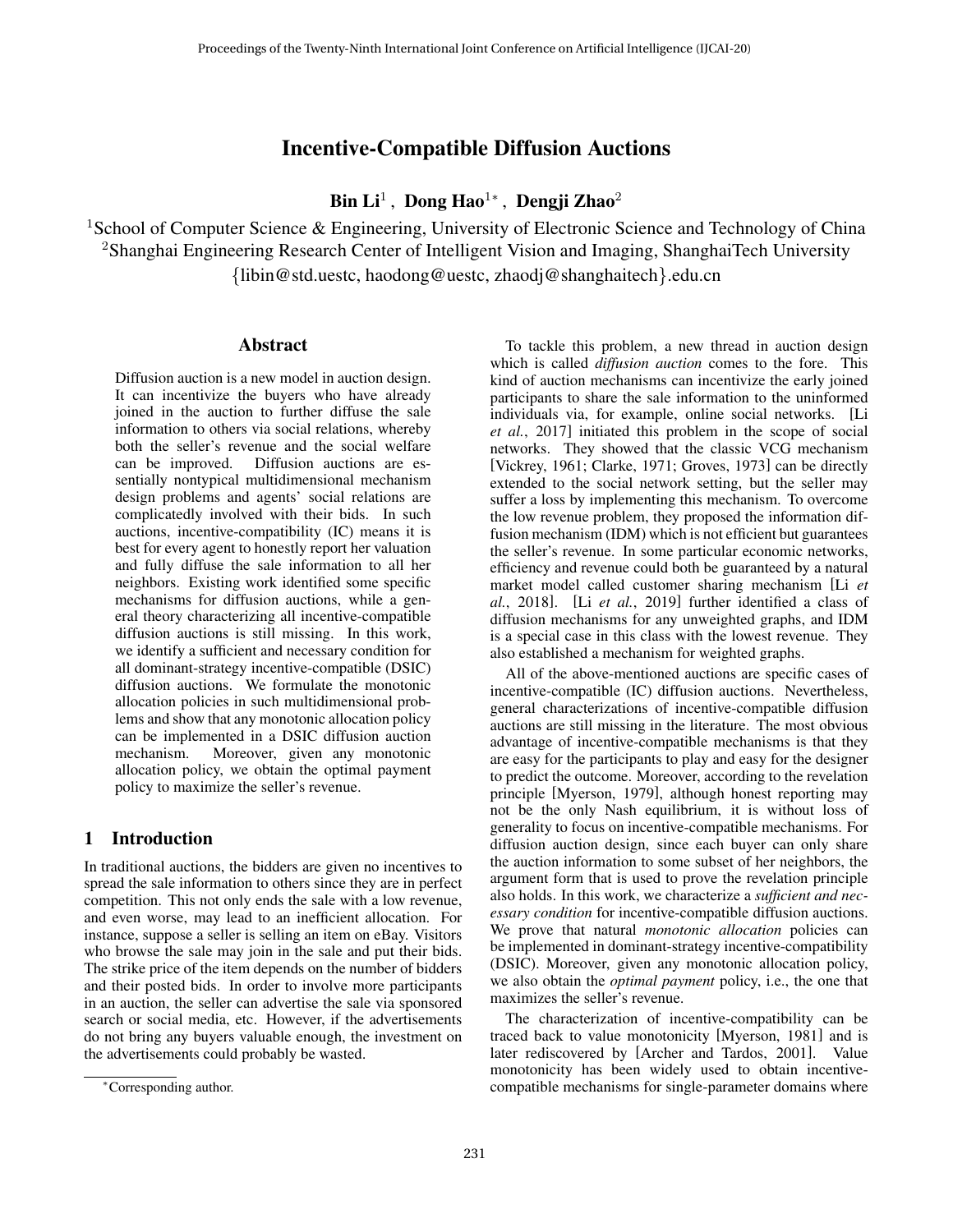each agent's preference over outcomes can be captured by a single parameter [\[Archer and Tardos, 2001;](#page-6-8) [Briest](#page-6-9) *et al.*[, 2005;](#page-6-9) [Auletta](#page-6-10) *et al.*, 2004; [Andelman](#page-6-11) *et al.*, 2007; Kovács, 2005]. A generalization of value monotonicity into arbitrary domains is cycle monotonicity [\[Rochet, 1987\]](#page-6-13). However, cycle monotonicity is overly complicated and is rarely applied to argue incentive-compatibility. It is known that for convex domains, cycle monotonicity can be replaced by a simpler condition, called weak monotonicity [\[Lavi](#page-6-14) *et al.*[, 2003;](#page-6-14) [Bikhchandani](#page-6-15) *et al.*, 2006; [Shmoys and Tardos,](#page-6-16) [1993\]](#page-6-16). But even this simpler condition does not have much application in mechanism design for multidimensional problems. When the domain of preferences is unrestricted and there are at least three possible outcomes, [\[Roberts,](#page-6-17) [1979\]](#page-6-17) shows that the only incentive-compatible mechanisms are variations of the VCG mechanism. In the diffusion auction scenario, besides posting in a bid, each bidder is allowed to strategically diffuse the sale information to others. Therefore, this is a nontypical multidimensional problem where one domain is the bid and the other domain could be any subset (even an empty set) of edges of a graph. As we will show in the following parts, value monotonicity is not suffice to incorporate diffusion incentives and we develop new techniques for analyzing the incentive-compatibility of diffusion auctions.

Section 2 formulates the basic model of diffusion auction. Section 3 provides a general characterization of incentivecompatible diffusion auctions. In Section 4, we elaborate on a class of natural allocation policies and derive the optimal payment policies for such allocations.

### 2 Preliminaries

Consider a digraph  $G = (N, E)$ , where N is the node set and E is the edge set, assume there is a *seller*  $s \in N$ who wants to sell an indivisible item. Each node  $i \in$  $N \setminus \{s\}$  refers to a potential buyer and each pair of nodes can communicate through an edge in  $E$ . The most typical examples of such graphs are social networks where each person can only directly communicate with her neighbors, e.g., friends, relatives. Initially, only the seller's neighbors are informed of the sale. A node can participate in the sale if and only if one of her neighbors is aware of the sale and further invites her to join the sale. The seller wants to incentivize the early participants to share the sale information to the uninformed nodes, whereby all nodes in the graph can join the sale. This can not only increase the seller's revenue, but also improve the allocation efficiency. For convenience, we define  $N_{-s}$  as  $N \setminus \{s\}$  and call a node in  $N_{-s}$  a *buyer*.

The above problem can be modeled as an auction. Formally, denote buyer *i*'s privately known *type* by  $t_i = (v_i, r_i)$ , where  $v_i$  is her valuation of the item and  $r_i$  is the set of all her direct neighbors. Let  $\mathbf{t} = (t_1, \dots, t_n)$  denote the type profile of all buyers and  $t_{-i} = (t_1, t_2, \dots, t_{i-1}, t_{i+1}, \dots, t_n)$ denote the type profile of all buyers except i, i.e.,  $t =$  $(t_i, \mathbf{t}_{-i})$ . Let  $T = \times T_{i \in N_{-s}}$  be the type profile space of all buyers, where  $T_i = \mathcal{R}_{\geq 0} \times \mathcal{P}(N)$  is buyer *i*'s type space and  $P(N)$  is the power set of N. Since  $t_i$  is private information, i can strategically misreport to affect the outcome. Let  $t_i' =$ 

 $(v'_i, r'_i) \in T_i$  be the reported type of buyer i where  $r'_i \subseteq r_i$ means that i diffuses the sale information to a subset  $r_i'$  of her neighbors. Since buyers can not diffuse information to a non-existing neighbor, we have  $r'_i \in \mathcal{P}(r_i)$ . Denote a *feasible* reported type profile of all buyers by  $\mathbf{t}' = (t'_1, \cdots, t'_n)$ , where feasibility requires that  $t'_i = nil$  if i has never been informed of the sale or she decides not to join the sale. We only consider feasible reported type profiles.

**Definition 1.** A diffusion auction mechanism  $\mathcal{M} = (\pi, x)$ *on graph* G *consists of two components: an allocation policy*  $\pi = \{\pi_i\}_{i \in N_{-s}}$  and a payment policy  $x = \{x_i\}_{i \in N_{-s}}$ , where  $\pi_i: T \to \{0,1\}$  and  $x_i: T \to \mathcal{R}$  are the allocation and *payment functions for* i*, respectively.*

Given buyers' reported type profile  $\mathbf{t}'$ ,  $\pi_i(\mathbf{t}') = 1$  means that i gets the item, while i does not get the item if  $\pi_i(\mathbf{t}') =$ 0.  $x_i(t') \geq 0$  indicates that i pays the seller  $x_i(t')$ , and i receives  $|x_i(\mathbf{t}')|$  from the seller if  $x_i(\mathbf{t}') < 0$ . We say an allocation policy  $\pi$  is *feasible* if for all  $t' \in T$ ,  $\sum_{i \in N_{-s}} \pi_i(\mathbf{t}') \leq 1$ , and if  $\pi_i(\mathbf{t}') = 1$ , then  $t'_i \neq nil$ . That is, a feasible allocation can only allocate the item to at most one participant. Let  $\Pi$  be the set of all feasible allocations. In what follows, we only consider feasible allocations. Given an allocation policy  $\pi$  and a type profile **t**, the *social welfare* is define as  $W(\pi, \mathbf{t}) = \sum_{i \in N_{-s}} \pi_i(\mathbf{t}) v_i$ . An allocation policy  $\pi^*$  is efficient if for all  $\mathbf{t} \in T$  it always maximizes  $W(\pi^*, \mathbf{t})$ . **Definition 2.** An allocation  $\pi^*$  is efficient if for all  $\mathbf{t} \in T$ ,  $\pi^* \in \arg \max_{\pi' \in \Pi} W(\pi', \mathbf{t}).$ 

Given buyer *i* with truthful type  $t_i = (v_i, r_i)$ , a reported type profile  $t'$  and a mechanism  $(\pi, x)$ , the quasilinear *utility* of *i* is defined as:  $u_i(t_i, \mathbf{t}', (\pi, x)) = \pi_i(\mathbf{t}')v_i - x_i(\mathbf{t}')$ . We say a diffusion auction is individually rational if for each buyer, her utility is non-negative when she truthfully reports her valuation, no matter to which subset of neighours she diffuses the auction information and what the others do.

**Definition 3.** A diffusion auction mechanism  $(\pi, x)$  is indi*vidually rational (IR) if*  $u_i(t_i, ((v_i, r'_i), t'_{-i}), (\pi, x)) \geq 0$  for *all*  $i \in N_{-s}$ *, all*  $r'_i \in \mathcal{P}(r_i)$ *, and all*  $\mathbf{t}'_{-i} \in T_{-i}$ *.* 

In diffusion auctions, IR ensures that no matter how a buyer diffuses the information, as long as she honestly reports her value, she will not suffer loss. Besides IR, now we define the incentive-compatibility (IC) as: for each buyer, reporting her true valuation and, meanwhile, fully diffusing the sale information to all her neighbors is always a dominant strategy, no matter what the others do.

**Definition 4.** *A diffusion auction mechanism*  $(\pi, x)$  *is*  $\begin{array}{llll} \hbox{incentive-compatible} & (IC) & \hbox{if} & u_i(t_i,(t_i,\mathbf{t}_{-i}'),(\pi,x)) & \geq \hbox{.} \end{array}$  $u_i(t_i, (t'_i, \mathbf{t''}_{-i}), (\pi, x))$  for all  $i \in N_{-s}$ , all  $t'_i \in T_i$ , and all  ${\bf t}'_{-i} \in T_{-i}$ .

Note that on the right-hand side of the inequality,  $(t_i, t'_{-i})$ is replaced by  $(t'_i, t''_{-i})$ . This is because if i does not spread the auction information to all her neighbors, then some buyers who can receive the information under  $t_i$ , may no longer be able to receive it. Thus under  $t'_{i}$ , the feasible type profile of buyers except *i* is changed from  $t'_{-i}$  to  $t''_{-i}$ .

Now we formulate the diffusion auctions' criteria with respect to the seller. Given a reported type profile  $t'$  and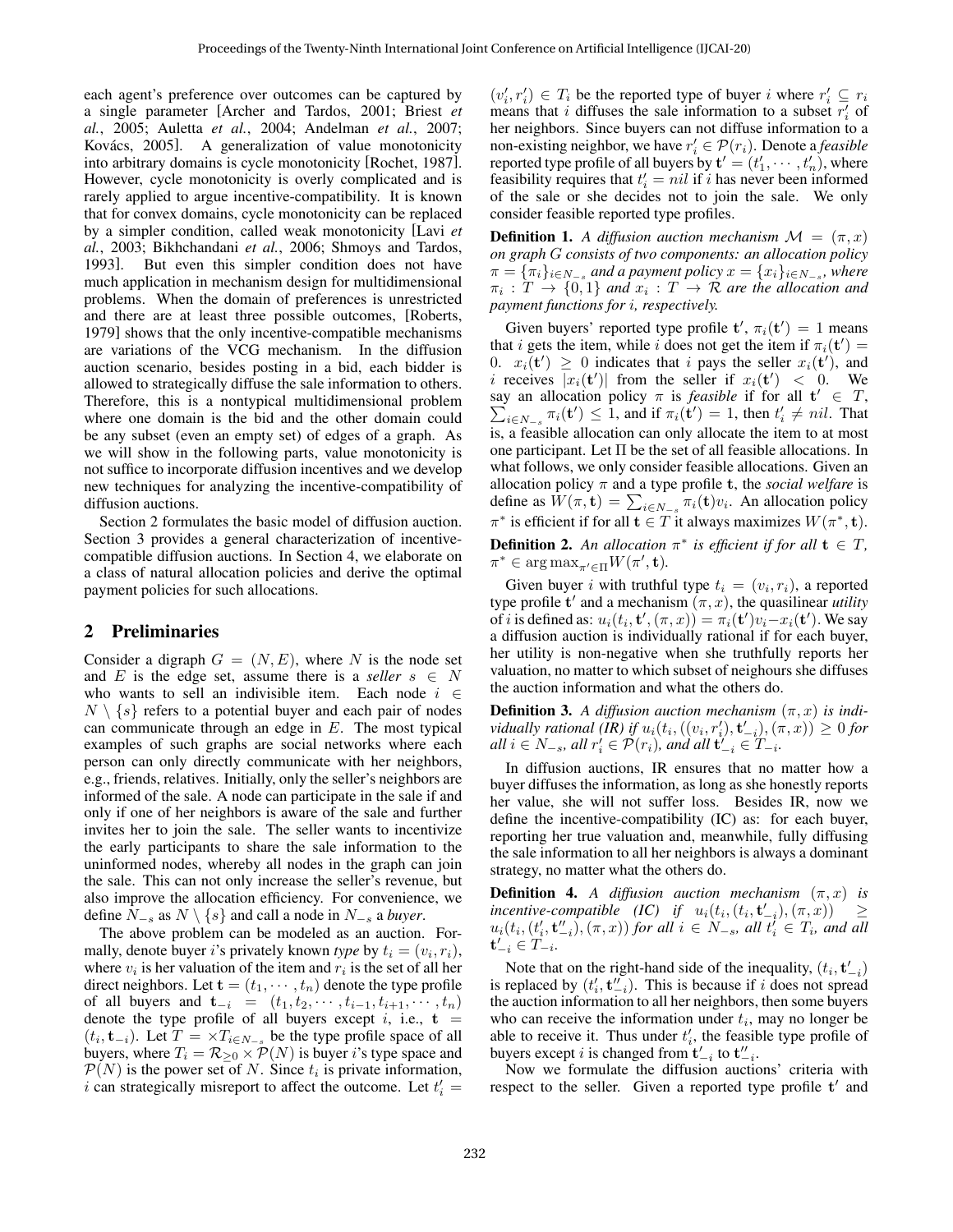a diffusion auction mechanism  $\mathcal{M} = (\pi, x)$ , the seller's *revenue* generated by  $M$  is defined as the sum of all buyers' payments  $Rev^{\mathcal{M}}(\mathbf{t}') = \sum_{i \in N_{-s}} x_i(\mathbf{t}')$ .

**Definition 5.** *A diffusion auction mechanism*  $\mathcal{M} = (\pi, x)$  *is (weakly) budget balanced if for all*  $\mathbf{t}' \in T$ ,  $Rev^{\mathcal{M}}(\mathbf{t}') \geq 0$ .

Over the past few years, following similar models as the above, several diffusion auction mechanisms have been proposed, while a general theory for diffusion auctions is missing. In the following sections, we will establish such a theory to fill the gap.

## 3 Incentive-Compatible Diffusion Auctions

We say an allocation policy  $\pi$  is *implementable* if there is a payment policy x such that the mechanism  $(\pi, x)$  is IR and IC, and say it is value-monotonic if a winner cannot become a loser by increasing her bid. Given a value-monotonic allocation policy, there exists a critical bid for buyer  $i$ , above/below which  $i$  wins/loses the item, i.e., each buyer's critical bid is the minimum bid that makes her win.

The most simple scenario is that seller s connects to all buyers in  $N_{-s}$ . Since the seller knows all buyers in advance, it reduces to the traditional single-item auction design. General theories for this case have been well developed. Many well-known works [\[Myerson, 1981;](#page-6-7) [Lehmann](#page-6-18) *et al.*, [2002;](#page-6-18) [Archer and Tardos, 2001;](#page-6-8) [Mu'Alem and Nisan, 2008\]](#page-6-19) show that a normalized mechanism (i.e., losers always pay zero) for single-parameter domains is IC if and only if its allocation policy is value-monotonic, and the winner pays exactly her critical bid. The most well-know theory for this case is Myerson's Lemma [\[Myerson, 1981\]](#page-6-7).

Theorem 1 (Myerson's Lemma). *Fix a single-item auction environment without information diffusion.*

- *(a) An allocation policy* π *is implementable if and only if it is value-monotonic.*
- *(b)* If  $\pi$  *is value-monotonic, then there is a unique payment policy* x for which  $(\pi, x)$  *is IR and IC and the winner pays her critical bid and the losers pay zero.*

However, Myerson's Lemma does not apply in our general setting. First of all, although critical bid is a powerful tool of characterizing the payment policy in traditional auctions, the characterization of it is not straightforward in diffusion auctions. In single-parameter domains, critical bid is well defined which depends only on other bidders' bids. For example, in the second price auction, each bidder's critical bid equals the highest bid of the other buyers which is not affected by herself. Unfortunately, this argument is no longer valid in diffusion auctions, since any buyer  $i$  now can affect others' report  $\mathbf{t}'_{-i}$  through strategic diffusion. Secondly, the losers' payoffs in a diffusion auction can be positive and can vary from one bidder to another [Li *et al.*[, 2019\]](#page-6-5).

In diffusion auctions, any buyer i's diffusion strategy can affect the allocations. Given any  $r'_i \subseteq r_i$  there is a minimum winning bid for buyer  $i$ . That is, each buyer  $i$ 's critical bid should be a function of her diffusion strategy  $r_i'$ . Define the critical bid in diffusion auctions as follows.

Definition 6. *Given an allocation policy* π *and other buyers' reports*  $\mathbf{t}'_{-i}$ , buyer *i*'s critical bid with respect to  $r'_i \subseteq r_i$  is  $v_i^*(r'_i) = \arg \min_{b'_i \in \mathcal{R}_{\geq 0}} \{ \pi_i((b'_i, r'_i), \mathbf{t}'_{-i}) - 1 \}.$ 

Note that under some special allocation policies, a buyer cannot win no matter what she does. An immediate evidence is the 'unlucky buyers' identified in [Li *et al.*[, 2017\]](#page-6-0). It is a special class of buyers who cannot affect the allocations no matter how high they bid and which subset of neighbors they diffuse the sale information to. Whenever in these cases, set  $v_i^*(r_i') = \infty$  for all  $r_i' \subseteq r_i$ . Whether such buyers exist is jointly determined by the structure of the graph and the designed allocation policy.

For single-item auctions, a buyer either wins the item or not. Hence, a buyer's payment policy  $x_i(t')$  can be decoupled into two components: the payment for winning the item  $x_i(\mathbf{t}' | \pi_i(\mathbf{t}') = 1)$  and the payment for losing it  $x_i(\mathbf{t}' | \pi_i(\mathbf{t}') = 0)$ . Let  $\tilde{x}_i(t'_i, \mathbf{t}'_{-i}) = x_i(\mathbf{t}' | \pi_i(\mathbf{t}') = 1)$  and  $\overline{x}_i(t'_i, \mathbf{t}'_{-i}) = x_i(\mathbf{t}' | \pi_i(\mathbf{t}') = 0)$ , respectively. The following proposition is straightforward from this definition and will be very useful to explore the underlying structures of diffusion auction design.

<span id="page-2-0"></span>Proposition 1 (Payment Decoupling). *Given a mechanism*  $(\pi, x)$ *, for all i and all*  $\mathbf{t}'_{-i}$ *, the payment for i can be decou-* $\hat{p}$ *led as*  $x_i(\mathbf{t}') = \pi_i(\mathbf{t}')\tilde{x}_i(t'_i, \mathbf{t}'_{-i}) + (1 - \pi_i(\mathbf{t}'))\overline{x}_i(t'_i, \mathbf{t}'_{-i}).$ 

We call  $\tilde{x}$  and  $\overline{x}$  the *decoupled-payments* from  $x$ . To simplify the notations, the term  $\mathbf{t}_{-i}, \mathbf{t}'_{-i}$  will be omitted when analyzing a specific buyer  $i$ . In the following definitions and lemmas, we will characterize several properties that any IC diffusion auction should possess, and then in Theorem [2](#page-3-0) we will further prove that these properties are also sufficient for any diffusion auction to be IC. We first extend the traditional value-monotonicity into diffusion auctions.

<span id="page-2-2"></span>Definition 7 (Value-Monotonic Allocation). *An allocation policy* π *for a diffusion auction is value-monotonic if for any* **t'** *and any buyer i* with  $\pi_i((v'_i, r'_i), \mathbf{t}'_{-i}) = 1$ , we have  $\pi_i((v''_i, r'_i), \mathbf{t}'_{-i}) = 1$  when  $v''_i \ge v'_i$ .

It means that for any buyer  $i$ , once her diffusion action is fixed as  $r'_i$  and all the other buyers' reports are fixed as  $t'_{-i}$ , then her allocation is monotonically increasing over her bid  $v_i'$ . In other words, given  $t'_{-i}$  and  $r_i'$ , i wins the item if and only if  $v_i' \geq v_i^*(r_i')$ . We now prove that any IC diffusion auction should have value-monotonic allocation.

<span id="page-2-1"></span>**Lemma 1.** If a diffusion auction  $(\pi, x)$  is incentive*compatible, then* π *is value-monotonic.*

*Proof.* Proof by contradiction: assume there exists an IC diffusion auction and  $\pi$  is not value-monotonic. This means there are two values  $v_i^2 > v_i^1$  such that  $\pi_i((v_i^1, r_i), \mathbf{t}_{-i}) = 1$ but  $\pi_i((v_i^2, r_i), \mathbf{t}_{-i}) = 0$ . Denote the payments for buyer i with types  $t_i^1 = (v_i^1, r_i)$  and  $t_i^2 = (v_i^2, r_i)$  by  $\tilde{x}_i(t_i^1)$ and  $\overline{x}_i(t_i^2)$ , respectively. Recall that  $\tilde{x}_i$  is *i*'s payment for winning and  $\overline{x}_i$  is her payment for losing. If  $v_i^1 - \tilde{x}_i(t_i^1) \geq$  $-\overline{x}_i(t_i^2)$ , then buyer i with losing type  $t_i^2$  should misreport  $t_i^1$  since  $v_i^2 - \tilde{x}_i(t_i^1) > v_i^1 - \tilde{x}_i(t_i^1) \geq -\overline{x}_i(t_i^2)$ ; similarly, if  $v_i^1 - \tilde{x}_i(t_i^1) < -\overline{x}_i(t_i^2)$ , then buyer i with winning type  $t_i^1$  should misreport  $t_i^2$  to lose. Since there always exists a beneficial deviation, then the diffusion auction cannot be IC and the assumption is false.  $\Box$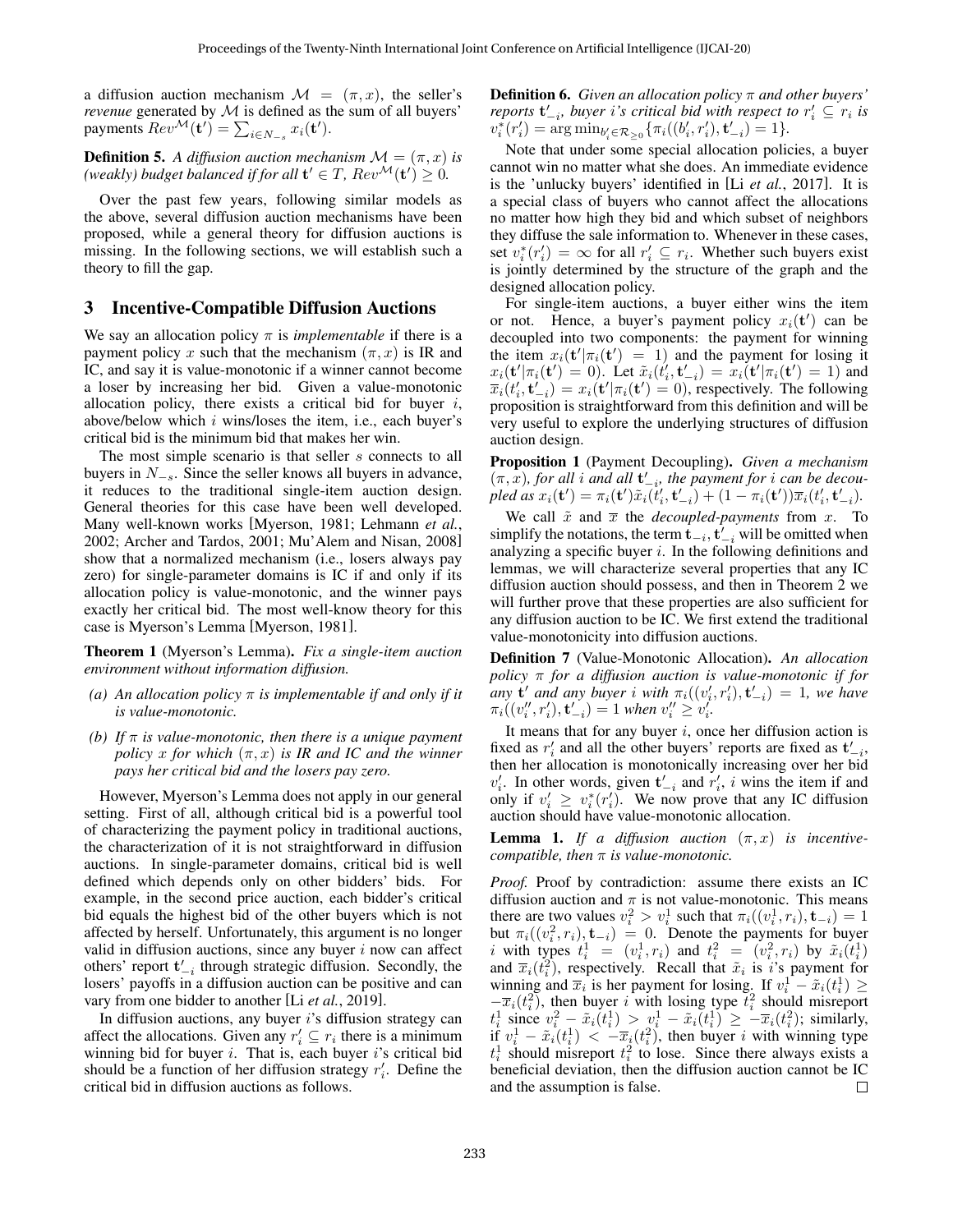We next extend the traditional value-independent payment into diffusion auctions based on the payment-decoupling in Proposition [1.](#page-2-0)

Definition 8 (Bid-Independent Decoupled-Payments). *The two decoupled-payments from* x *are bid-independent if for all*  $\mathbf{t}'_{-i}$ , all  $i$  and  $i$  's two different reports  $(v'_i, r'_i)$  and  $(v''_i, r'_i)$ , we *have*  $\tilde{x}_i(v'_i, r'_i) = \tilde{x}_i(v''_i, r'_i)$  and  $\overline{x}_i(v'_i, r'_i) = \overline{x}_i(v''_i, r'_i)$ .

The payment for *i* consists of the two decoupled-payments, thus if both of them are bid-independent, then the payment for  $i$  is also bid-independent. This covers the property of payment in traditional single-item auctions. We now prove that any incentive-compatible diffusion auction should have bid-independent decoupled-payments.

**Lemma 2.** If a diffusion auction  $(\pi, x)$  is incentive*compatible, then the decoupled-payments of* x *are bidindependent.*

*Proof.* Given a buyer i and  $t_{-i}$ , for any two winning types  $t_i^1 = (v_i^1, r_i)$  and  $t_i^2 = (v_i^2, r_i)$  where  $\min\{v_i^1, v_i^2\} \ge v_i^*(r_i)$ , assume for a contradiction that  $\tilde{x}_i(v_i^1, r_i) \neq \tilde{x}_i(v_i^2, r_i)$ , then buyer i with  $t_i^1$  would misreport  $\hat{t}_i^2$  when  $\tilde{x}_i(v_i^1, r_i) >$  $\tilde{x}_i(v_i^2, r_i)$ , and buyer i with  $t_i^2$  should misreport  $t_i^1$  when  $\tilde{x}_i(v_i^1, r_i) < \tilde{x}_i(v_i^2, r_i)$ . Therefore, for the winning buyer, her payment  $\tilde{x}_i$  should be independent of her bid. The same argument is also true for the losers. If  $\max\{v_i^1, v_i^2\} < v_i^*(r_i)$ and  $\overline{x}_i(v_i^1, r_i) \neq \overline{x}_i(v_i^2, r_i)$ , then loser *i* with higher payment may misreport. Hence,  $\tilde{x}_i$  and  $\overline{x}_i$  should be independent of buver's bid in any IC diffusion auction. buyer's bid in any IC diffusion auction.

Since  $\tilde{x}_i$  and  $\overline{x}_i$  are independent of  $v'_i$  in any IC diffusion auction, we replace  $\tilde{x}_i(v'_i, r_i)$  and  $\overline{x}_i(v'_i, r_i)$  with  $\tilde{x}_i(r_i)$  and  $\overline{x}_i(r_i)$  for expression convenience. The following lemma further deduces that if a diffusion auction is IC, then for every buyer, her critical payment should be a binding constraint for her decoupled-payments.

**Lemma 3.** If a diffusion auction  $(\pi, x)$  is incentive*compatible, then for any* t *and all* i*, the equation*  $\tilde{x}_i(\overline{r}_i) - \overline{x}_i(r_i) = v_i^*(r_i)$  holds.

*Proof.* Assume there is an IC diffusion auction and  $\tilde{x}_i(r_i)$  –  $\overline{x}_i(r_i) \neq v_i^*(r_i)$ . Then either  $\tilde{x}_i(r_i) - \overline{x}_i(r_i) > v_i^*(r_i)$  or  $\tilde{x}_i(r_i) - \overline{x}_i(r_i) < v_i^*(r_i)$ . For the former case, the winning buyer with  $t_i = (v_i^*(r_i), r_i)$  will try to lose by lowering her bid, since her utility will be increased from  $v_i^*(r_i) - \tilde{x}_i(\tilde{r}_i)$  to  $-\overline{x}_i(r_i)$ . Similarly, for the latter case, a losing buyer i with  $t_i = (v_i, r_i)$ , where  $\tilde{x}_i(r_i) - \overline{x}_i(r_i) < v_i < v_i^*(r_i)$ , will misreport to win since her utility of winning  $v_i - \tilde{x}_i(r_i)$  is larger than that of losing  $-\overline{x}_i(r_i)$ . In either case, it contradicts the assumption. П

The last property we want to present is that in an IC diffusion auction, a buyer's payment should be minimized by diffusing the sale information to all her neighbors.

Definition 9 (Diffusion-Monotonic Decoupled-Payments). *The two decoupled-payments from* x *are diffusion-monotonic if for all i and all*  $\mathbf{t}'_{-i}$ , when  $r''_i \subseteq r'_i$ , we have  $\tilde{x}_i(v'_i, r''_i) \geq$  $\tilde{x}_i(v'_i, r'_i)$  and  $\overline{x}_i(v'_i, r''_i) \geq \overline{x}_i(v'_i, r'_i)$ .

The following lemma guarantees that all IC diffusion auctions possess this diffusion-monotonicity property.

<span id="page-3-1"></span>**Lemma 4.** *If a diffusion auction*  $(\pi, x)$  *is incentivecompatible, then the decoupled-payments from* x *are diffusion-monotonic.*

*Proof.* Consider an IC diffusion auction and two diffusion sets  $r_i^2 \subseteq r_i^1$ . If  $\tilde{x}_i(r_i^2) < \tilde{x}_i(r_i^1)$ , then a winning buyer with  $(v_i, r_i^1)$ , where  $v_i \ge \max\{v_i^*(r_i^1), v_i^*(r_i^2)\}$ , would misreport  $(v_i, r_i^2)$  since  $v_i - v_i^*(r_i^2) > v_i - v_i^*(r_i^1)$ . This contradicts IC, thus  $\tilde{x}_i(r_i^2) < \tilde{x}_i(r_i^1)$  is false. Similar argument shows  $\overline{x}_i(r_i^2) < \overline{x}_i(r_i^1)$  is also false. П

Next, we prove that the above properties together also serve as a sufficient condition for IC diffusion auctions.

<span id="page-3-0"></span>**Theorem 2.** *A diffusion auction*  $(\pi, x)$  *is incentivecompatible if and only if for all type profile* t *and all* i*, P1-P4 are satisfied, where*

*P1 :* π *is value-monotonic,*  $P2$  :  $\tilde{x}_i$  *and*  $\overline{x}_i$  *are bid-independent,*  $P3 : \tilde{x}_i(r_i) - \overline{x}_i(r_i) = v_i^*(r_i),$  $P4$ :  $\tilde{x}_i$  *and*  $\overline{x}_i$  *are diffusion-monotonic.* 

*Proof.* Lemma [1-](#page-2-1)[4](#page-3-1) proved the necessity of these four properties in any IC diffusion auction. Next we prove that if a mechanism satisfies P1-P4, then it is IC. The proof includes two steps. The first step shows that the winner has no incentives to deliberately become a loser and vise versa. The second step shows once a buyer's allocation is determined, truthfully reporting maximizes her utility .

According to P2, the bids in all  $\tilde{x}_i$  and  $\overline{x}_i$  are omitted. If i is the winner by truthfully reporting, when she misreports to lose, her utility changes from  $v_i - \tilde{x}_i(r_i)$  to  $-\overline{x}_i(r'_i)$ , where  $r'_i \subseteq r_i$ . We have  $v_i - \tilde{x}_i(r_i) \ge v_i^*(r_i) - \tilde{x}_i(r_i) = -\overline{x}_i(r_i) \ge$  $-\overline{x}_i(r'_i)$ , where the left inequality comes from that i wins by truthfully reporting, the inner equation comes from P3 and the right inequality comes from P4. Therefore, a winner has no incentive to misreport to become a loser. If  $i$  is a loser by truthfully reporting, when she misreports to win, her utility changes from  $-\overline{x}_i(r_i)$  to  $v_i - \tilde{x}_i(r'_i)$ . We have  $v_i - \tilde{x}_i(r'_i) \leq$  $v_i^*(r_i) - \tilde{x}_i(r_i') \leq v_i^*(r_i) - \tilde{x}_i(r_i) = -\overline{x}_i(r_i)$  where the first inequality comes from P1, the second inequality comes from P4 and the equation is from P3. Therefore a loser has no incentive to misreport to win.

Now we prove that each kind of buyers maximize their utilities by truthfully reporting. A winner's utility is  $v_i$  –  $\tilde{x}_i(r_i)$ . If she misreports  $t'_i$  and still wins, her utility becomes  $v_i - \tilde{x}_i(r'_i)$  which is no more than  $v_i - \tilde{x}_i(r_i)$  according to P2 and P4. Also, reporting  $t_i'$  has a risk of becoming a loser, which is not beneficial. Therefore it is always an optimal strategy for the winner to be truthful. Similar arguments also hold for the losers. In a word, either a buyer wins or loses, being truthful is always a dominant strategy. That is, P1-P4 is a sufficient condition for a mechanism to be IC. П

Besides IC, as we mentioned earlier in Definition 3, a diffusion auction should also be individually rational (IR) which guarantees that each buyer's utility is nonnegative when bidding truthfully.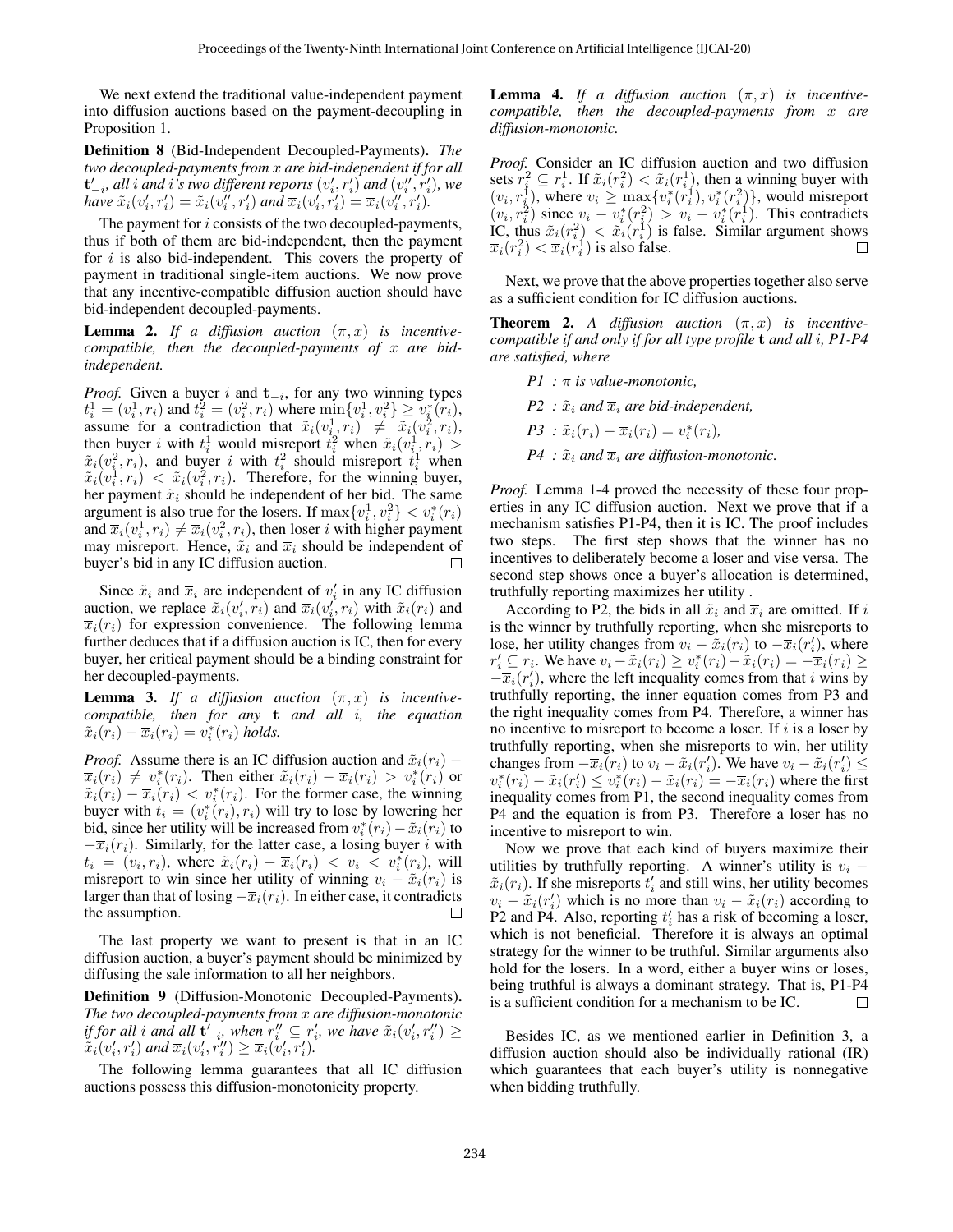<span id="page-4-1"></span>Theorem 3. *An incentive-compatible diffusion auction is individually rational if and only if for all buyer* i *and all type profile* **t***, property P5:*  $\overline{x}_i(\emptyset) \leq 0$  *is satisfied.* 

*Proof.* Fix  $\mathbf{t}_{-i}$ , then *i*'s utility is  $u_i(v_i, r_i) = \pi_i(v_i, r_i)(v_i \tilde{x}_i(\vec{r_i})\!+\!(1\!-\!\pi_i(v_i,r_i))(-\overline{x}_i(\vec{r_i})) = \pi_i(v_i,r_i)(\vec{v_i}\!-\!\vec{v}^*(\vec{r_i})) \overline{x}_i(r_i)$ , where the last equation comes from P3. IR means that for any true type  $(v'_i, r'_i) \in \mathcal{R}_{\geq 0} \times \mathcal{P}(r_i)$ , the inequality  $\pi_i(v'_i, r'_i)(v'_i - v^*(r'_i)) - \overline{x}_i(r'_i) \ge 0$  must hold. This can be guaranteed when  $\min_{v'_i \in \mathcal{R}_{\geq 0}, r'_i \subseteq r_i} \pi_i(v'_i, r'_i)(v'_i - v^*(r'_i))$  –  $\overline{x}_i(r'_i) \geq 0$  holds. By P1,  $\overline{\pi}_i(v'_i, r'_i) = 1$  when  $v'_i \geq$  $v^*(r_i')$  and  $\pi_i(v_i', r_i') = 0$  when  $v_i' < v^*(r_i')$ , therefore the minimization requires the bid  $v_i' < v^*(r_i')$ . Then the minimization function becomes  $-\overline{x}_i(r'_i)$ . According to P4,  $-\overline{x}_i(r'_i)$  is minimized by choosing  $r''_i = \emptyset$ . Hence, the minimum of  $u_i$  is  $-\overline{x}_i(\emptyset)$ , where  $t_i = (v'_i < v_i^*(\emptyset), r'_i = \emptyset)$ . Therefore, IR is equivalent to the property that for each  $i$  and each t,  $\overline{x}_i(\emptyset) \leq 0$  must hold. П

We emphasize that Theorem [2](#page-4-0) and [3](#page-4-1) imply Myerson's Lemma, but not vice versa. Given any classic valuemonotonic allocation policy, it is not guaranteed that a mechanism will have diffusion incentives. This is why we must have properties P3-P5 hold. The above results present the IC and IR diffusion auctions in a high-level view, while no details are given for the allocation and payment policies. Since a diffusion auction can be very complex, even when the allocation is value-monotonic, it could be very difficult to obtain the corresponding payment policy. In the next section, we present a class of more operational and natural allocation policies, for which an elegant form of the payment policies can be achieved.

## 4 Monotonic Allocation and Optimal Payment

Our design of natural allocation policies is inspired by the following intuition: in the real world, if a person wins in a sale, she can still win by posting a higher bid; a person who diffuses the sale information to less friends has a better chance of winning the sale, since some high-bid competitors might be excluded from the sale. We focus on such allocations.

Formally, given a buyer i, define a partial order  $\succeq_{t_i}$  on types:  $(v_i^1, r_i^1) \succeq (v_i^2, r_i^2)$  if and only if  $v_i^1 \ge v_i^2 \wedge r_i^1 \subseteq r_i^2$ . Definition 10. *An allocation policy* π *for a diffusion auction is monotonic if for every type*  $t_i$  *with*  $\pi_i(t_i, \mathbf{t}_{-i}) = 1$ *, we have that*  $\pi_i(t'_i, t'_{-i}) = 1$  *for any*  $t'_i \succeq t_i$ *.* 

This definition is an extension of value-monotonicity in Definition [7.](#page-2-2) The following lemma presents a nice property of monotonic allocation policies, it is a key component of the results in this section.

<span id="page-4-2"></span>**Lemma 5.** *If an allocation policy*  $\pi$  *is monotonic, then for all*  $i$  *and all*  $r'_i \subseteq r_i$ ,  $v_i^*(r'_i) \leq v_i^*(r_i)$ .

*Proof.* Assume there is a monotonic  $\pi$  such that for two reports  $t'_{i} = (v_i^*(r_i), r'_{i})$  and  $t_i = (v_i^*(r_i), r_i)$ , where  $r'_{i} \subseteq r_i$ , it has  $v_i^*(r'_i) > v_i^*(r_i)$ . In this case, we have  $t'_i > t_i$ , however,  $\pi_i(t'_i) = 0$  and  $\pi_i(t_i) = 1$ , which contradicts the monotonicity. Thus the assumption is false. П

The key observation from Lemma [5](#page-4-2) is that under any monotonic allocation policy, buyer  $i$ 's critical bid function  $v_i^*(r_i)$  is nondecreasing in  $r_i$ . Recall that in characterizations of incentive-compatibility, P4 shows both  $\tilde{x}_i$  and  $\overline{x}_i$  are nonincreasing in  $r_i$ . Moreover, P3 shows  $\tilde{x}_i(r_i) - \overline{x}_i(r_i) =$  $v_i^*(r_i)$ . Based on Lemma [5](#page-4-2) and the above observations, we show that any monotonic allocation policy is implementable.

<span id="page-4-0"></span>Proposition 2. *In diffusion auctions, any monotonic allocation policy is implementable.*

*Proof.* Remind that a diffusion auction is IR and IC if and only if for any type profile  $t_{-i}$  and any buyer i with  $(v_i, r_i)$ , P1-P5 hold. Given any monotonic allocation policy, P1 is directly met according to the definitions. Construct two decoupled-payments as  $\tilde{x}_i(r_i) = \tilde{f}_i(v_i^*(r_i)) + h_i(\mathbf{t}_{-i})$  and  $\overline{x}_i(r_i) = \overline{f}_i(v_i^*(r_i)) + h_i(\mathbf{t}_{-i})$ , where  $h_i(\mathbf{t}_{-i})$  is independent of *i*'s report, and  $\tilde{f}_i(v_i^*(r_i))$  and  $\overline{f}_i(v_i^*(r_i))$  are nonincreasing in  $v_i^*(r_i)$ , and  $\tilde{f}_i(v_i^*(r_i)) - \overline{f}_i(v_i^*(r_i)) = v_i^*(r_i)$ . This construction for  $\tilde{x}$  and  $\overline{x}$  satisfies P2-P4. A possible choice is  $\tilde{f}_i(v_i^*(r_i)) = -\alpha v_i^*(r_i)$  and  $\overline{f}_i(v_i^*(r_i)) = -(1 +$  $\alpha$ ) $v_i^*(r_i)$ , where  $\alpha$  could be any nonnegative value. Setting  $h_i(\mathbf{t}_{-i}) = (1 + \alpha)v_i^*(\emptyset)$ , P5 is also satisfied. Therefore, for any monotonic allocation, there is a payment such that the mechanism is IR and IC. This completes the proof.  $\Box$ 

From the proof of Proposition [2,](#page-4-0) we can see that even when given a monotonic allocation policy, the space of proper payment policies could still be very large. For example,  $\overline{f}_i$  and  $\overline{f}_i$  need not be linear in  $v_i^*(r_i)$ , they can be any polynomials with negative coefficients. In the following we select payment policies with respect to the seller's revenue.

Definition 11. *Given a monotonic allocation policy* π *and* two payment policies  $x^1, x^2$  satisfying IR and IC, we say  $x^1$  dominates  $x^2$  in the revenue if for any type profile **t**,  $Rev^{(\pi, x^1)}(\mathbf{t}) \geq Rev^{(\pi, x^2)}(\mathbf{t}).$ 

If there exists a payment policy  $x^*$  such that for any type profile  $t \in T$ , it dominates *all* the other payment policies under IR and IC conditions, then  $x^*$  is optimal with respect to  $\pi$ . Our next result shows that for any monotonic allocation policy, the optimal payment policy exists.

<span id="page-4-3"></span>Theorem 4. *Given any monotonic allocation policy* π*, the*  $p$ ayment policy  $x^* = \{x_i^* = v_i^*(\emptyset) - v_i^*(r_i)(1 - \pi_i(\mathbf{t}))\}_{i \in N_{-s}}$ *is optimal.*

*Proof.* Given any type report profile t and a monotonic allocation policy  $\pi$ , the seller's revenue can be expressed as

$$
Rev(\mathbf{t}) = \tilde{x}_w(r_w) + \sum_{i(\neq w) \in N_{-s}} \overline{x}_i(r_i),
$$

where w is the winner and  $i \neq w$  are the losers. The optimal payment policy  $x^*$  should maximize  $Rev(t)$  and  $(\pi, x^*)$  should be IR and IC. For all IR and IC mechanisms, P1-P5 should hold. P1 is met by the monotonic allocation. According to P3,  $\tilde{x}_w(r_w) = \overline{x}_w(r_w) + v_w^*(r_w)$ . Substituting this equation into  $Rev(t)$ , we get  $v_w^*(r_w) + \sum_{i \in N_{-s}} \overline{x}_i(r_i)$ . Since the allocation policy is already given,  $v_w^*(r_w)$  is a constant for any  $t \in T$ . Hence, the objective now is to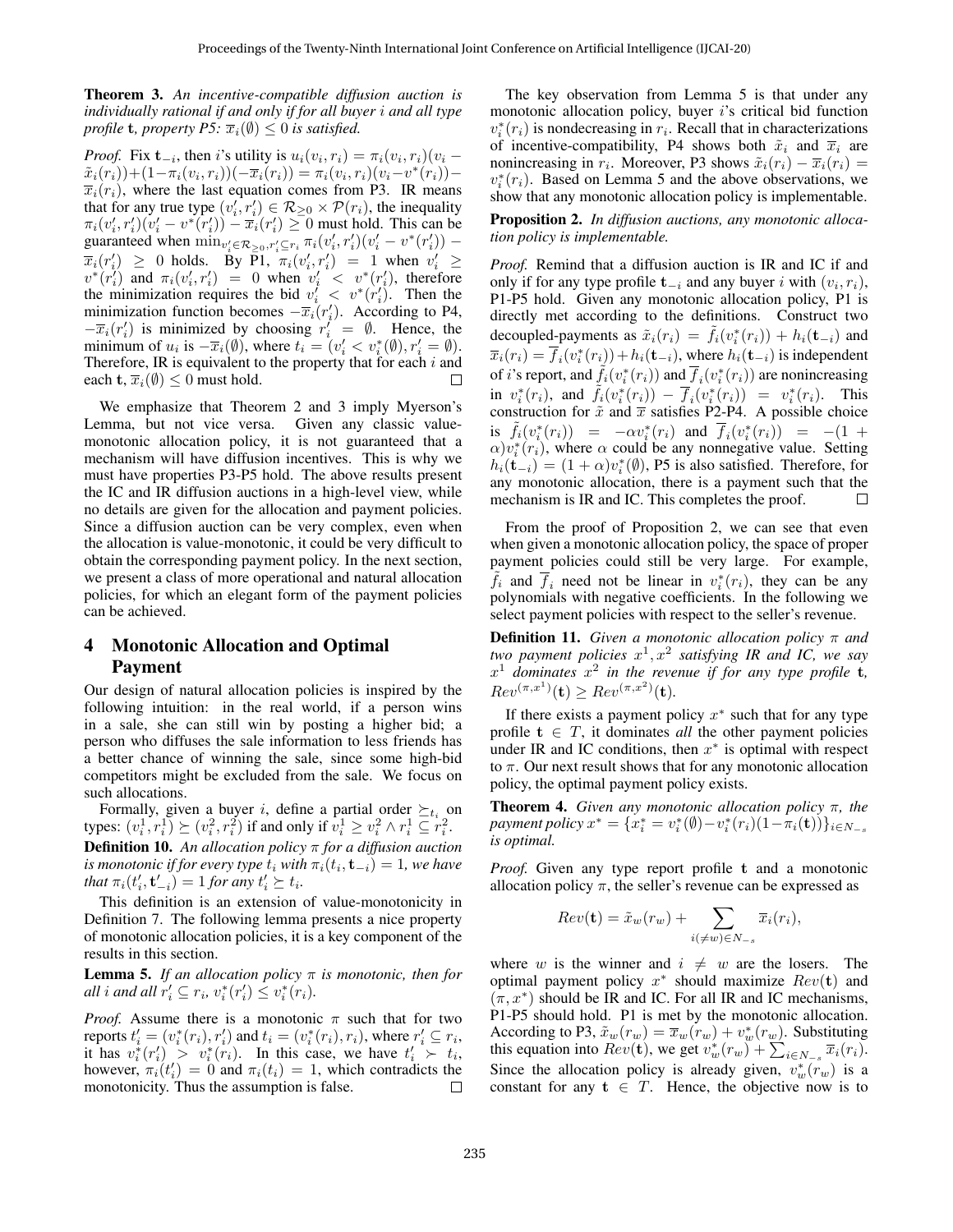find  $x^* = \arg \max_x \sum_{i \in N_{-s}} \overline{x}_i(r_i)$  where P2-P5 hold for all *i*. Furthermore, since each buyer's payment policy  $(\tilde{x}_i, \overline{x}_i)$ is independent of the others' payment policies, the problem of searching for  $argmax_{x=(\tilde{x}_i,\overline{x}_i)} \sum_{i \in N_{-s}} \overline{x}_i(r_i)$  becomes solving  $|N| - 1$  independent maximization subproblems:

$$
\max_{(\tilde{x}_i, \overline{x}_i)} \overline{x}_i(r_i)
$$
\n
$$
\text{s.t.} \quad \forall v_i' \neq v_i'', r_i' \subseteq r_i,
$$
\n
$$
\overline{x}_i(v_i', r_i) = \overline{x}_i(v_i'', r_i),
$$
\n
$$
(1)
$$

$$
\tilde{x}_i(r_i) = \overline{x}_i(r_i) + v_i^*(r_i),\tag{2}
$$

$$
\overline{x}_i(r_i) + v_i^*(r_i) \le \overline{x}_i(r_i') + v_i^*(r_i'), \qquad (3)
$$

$$
\overline{x}_i(\emptyset) \le 0. \tag{4}
$$

Since  $v_i^*(r_i)$  is independent of i's bid, constraints (1) and (2) are equivalent to P2. Constraints (2) and (3) together with Lemma [5](#page-4-2) ensure that  $\tilde{x}_i$  and  $\overline{x}_i$  are diffusion-monotonic. Constraint (4) is from P5. Hence, constraints (1)-(4) are equivalent to P2-P5, provided that  $\pi$  is monotonic. This means a solution to the above system is an implementable allocation that maximizes the seller's revenue.

According to constraint (3), we must have  $\overline{x}_i(r_i)$  +  $v_i^*(r_i) \leq \overline{x}_i(\emptyset) + v_i^*(\emptyset)$ . Rearranging the order, we have

$$
\overline{x}_i(r_i) \leq \overline{x}_i(\emptyset) + v_i^*(\emptyset) - v_i^*(r_i).
$$

Note that the left side of this inequality is just one of our maximization subproblems. Since  $\overline{x_i}(\emptyset) \leq 0$  according to constraint (4), we know that  $\overline{x}_i(r_i)$  is bounded by  $v_i^*(\emptyset)$  –  $v_i^*(r_i)$  which is a constant with respect to an allocation policy  $\pi$  and **t**. Our finding is that

and

$$
\tilde{x}_i(r_i) = \overline{x}_i(r_i) + v_i^*(r_i) = v_i^*(\emptyset)
$$

 $\overline{x}_i(r_i) = v_i^*(\emptyset) - v_i^*(r_i)$ 

is a feasible solution and hence the optimal one. To see this, notice that  $\overline{x}_i(\emptyset)$  is always 0 when  $\overline{x}_i(r_i) = v_i^*(\emptyset)$  –  $v_i^*(r_i)$ . Therefore constraint (4) is satisfied. Since  $v_i^*(r_i)$  is independent of  $v_i'$  and is also nondecreasing in  $r_i$ , constraints (1) and (3) are satisfied. Finally, the maximized value of  $\overline{x}_i(r_i)$  and the corresponding value of  $\tilde{x}_i(r_i)$  are  $\overline{x}_i(r_i)$  =  $v_i^*(\emptyset) - v_i^*(r_i)$  and  $\tilde{x}_i(r_i) = v_i^*(\emptyset)$ , respectively. That is, charging the winner  $v_i^*(\emptyset)$  and the losers  $v_i^*(\emptyset) - v_i^*(r_i)$  will maximize the seller's revenue. Based on Proposition [1,](#page-2-0) we have  $x_i^* = \tilde{x}_i(r_i)\pi_i(\mathbf{t}) + \overline{x}_i(r_i)(1 - \pi_i(\mathbf{t})) = v_i^*(\emptyset)$  $v_i^*(r_i)(1 - \pi_i(\mathbf{t}))$ . Now we complete the proof.  $\Box$ 

Under the above framework, it is not difficult to verify that the allocation policies of the recently proposed diffusion auction mechanisms [Li *et al.*[, 2017;](#page-6-0) Li *et al.*[, 2018;](#page-6-4) Li *[et al.](#page-6-5)*, [2019\]](#page-6-5) are all monotonic and their payment policies implicitly satisfy the form in Theorem [4.](#page-4-3) Especially, the classic VCG mechanism uses an efficient allocation that is monotonic. [\[Li](#page-6-0) *et al.*[, 2017\]](#page-6-0) proved that under the diffusion auction scenario, the VCG mechanism is not budget-balanced, meaning that the seller may have a large deficit. We emphasize that the payment policy in the VCG mechanism also satisfies the optimality in Theorem [4.](#page-4-3) Then we know that if the allocation policy is efficient, then any IR, IC diffusion auction is not weakly budget-balanced.

<span id="page-5-0"></span>Proposition 3. *There exists no IR and IC diffusion auction which is efficient and (weakly) budget-balanced.*

Before proving this proposition, we first show that the payment policy of the VCG mechanism follows Theorem [4.](#page-4-3)

### <span id="page-5-1"></span>Lemma 6. *In the VCG mechanism, each buyer's payment satisfies the form in Theorem [4.](#page-4-3)*

*Proof.* In the VCG mechanism, the highest bidder wins the item. Clearly, this allocation policy is monotonic. Each buyer  $i$  in the VCG mechanism pays

$$
x_i^{vcg}(\mathbf{t}) = W(\pi^*, \mathbf{t} \setminus \{t_i\}) - (W(\pi^*, \mathbf{t}) - \pi_i^*(\mathbf{t})v_i),
$$

which is interpreted as the social welfare decrease of others caused by i's participation. Since there is only one item for sale, then  $\hat{W}(\pi^*, \mathbf{t} \setminus \{t_i\})$  is the highest bid without i's participation and it exactly equals  $v_i^*(\emptyset)$ . If i does not win, then the second term  $W(\pi^*, \mathbf{t}) - \pi_i^*(\mathbf{t})v_i = W(\pi^*, \mathbf{t}) =$  $v_i^*(r_i)$ . Otherwise, the second term is 0. Hence, for any buyer i,

$$
\tilde{x}_i^{vcg} = W(\pi^*, \mathbf{t} \setminus \{t_i\}) = v_i^*(\emptyset)
$$

and

$$
\overline{x}_i^{vcg} = W(\pi^*, \mathbf{t} \setminus \{t_i\}) - W(\pi^*, \mathbf{t}) = v_i^*(\emptyset) - v_i^*(r_i).
$$

Such a payment policy matches the form in Theorem [4.](#page-4-3)  $\Box$ 

*Proof of Proposition [3.](#page-5-0)* According to Lemma [6](#page-5-1) and Theorem [4,](#page-4-3) we know that the payment policy in the VCG mechanism maximizes the seller's revenue. Since the allocation policy is efficient and [Li *et al.*[, 2017\]](#page-6-0) shows that the VCG mechanism is not budget balanced, Proposition [3](#page-5-0) is true.  $\Box$ 

### 5 Conclusions

In this paper, we characterize a sufficient and necessary condition for all incentive-compatible and individually rational diffusion auctions. We also propose a class of natural monotonic allocation policies, for which we obtain the corresponding optimal payment policy that maximizes the seller's revenue. In practice, diffusion auctions can be applied in a recursive way: any new comer will be treated as a bidder if she submits a two-dimensional type. This recursion is terminated if there is no new submission. Based on the reports by all participants, the seller can build the social network and determines the allocation and the payments.

An immediate extension of this work is IC in diffusion auctions where the seller has multiple homogeneous items [Zhao *et al.*[, 2018;](#page-6-20) [Kawasaki](#page-6-21) *et al.*, 2020]. It is also important to investigate how the relaxation of IC constraints can improve the efficiency in diffusion auctions [\[Jeong and](#page-6-22) [Lee, 2020\]](#page-6-22). Beyond the scope of diffusion auctions, our results could also be applied to general mechanisms with the following format: each agent  $i$  is defined by two parameters  $v_i$  and  $z_i$ .  $v_i$  is is valuation function which is privately determined by a single parameter and  $z_i$  is an environmentspecific type which is independent of  $v_i$  and  $\emptyset \leq z'_i \leq z_i$ for any  $z_i' \in \mathcal{Z}_i$ , where  $\mathcal{Z}_i$  is the misreport space of  $z_i$ and  $\preceq$  represents a partial order. For example, the wellknown online mechanism design with no-early arrivals and no-late departures [Nisan *et al.*[, 2007\]](#page-6-23) essentially has similar underlying structures as diffusion auctions.